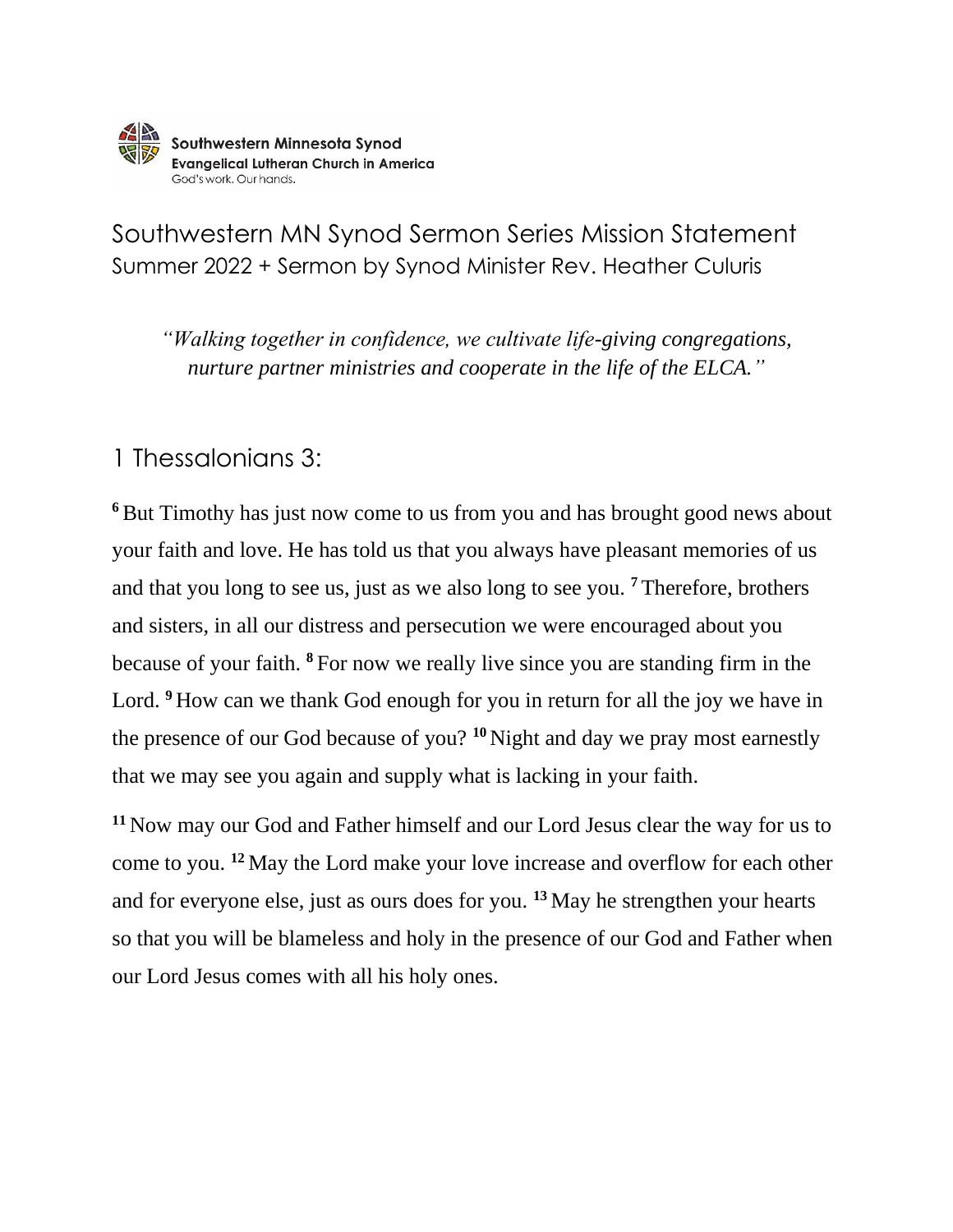John 10:

**10** "Very truly, I tell you, anyone who does not enter the sheepfold by the gate but climbs in by another way is a thief and a bandit. **<sup>2</sup>** The one who enters by the gate is the shepherd of the sheep. **<sup>3</sup>** The gatekeeper opens the gate for him, and the sheep hear his voice. He calls his own sheep by name and leads them out. **<sup>4</sup>** When he has brought out all his own, he goes ahead of them, and the sheep follow him because they know his voice. **<sup>5</sup>** They will not follow a stranger, but they will run from him because they do not know the voice of strangers." **<sup>6</sup>** Jesus used this figure of speech with them, but they did not understand what he was saying to them.

**<sup>7</sup>** So again Jesus said to them, "Very truly, I tell you, I am the gate for the sheep.  $8$  All who came before me<sup>[\[a\]](https://www.biblegateway.com/passage/?search=John%2010&version=NRSVUE#fen-NRSVUE-26479a)</sup> are thieves and bandits, but the sheep did not listen to them. **<sup>9</sup>** I am the gate. Whoever enters by me will be saved and will come in and go out and find pasture. **<sup>10</sup>** The thief comes only to steal and kill and destroy. I came that they may have life and have it abundantly.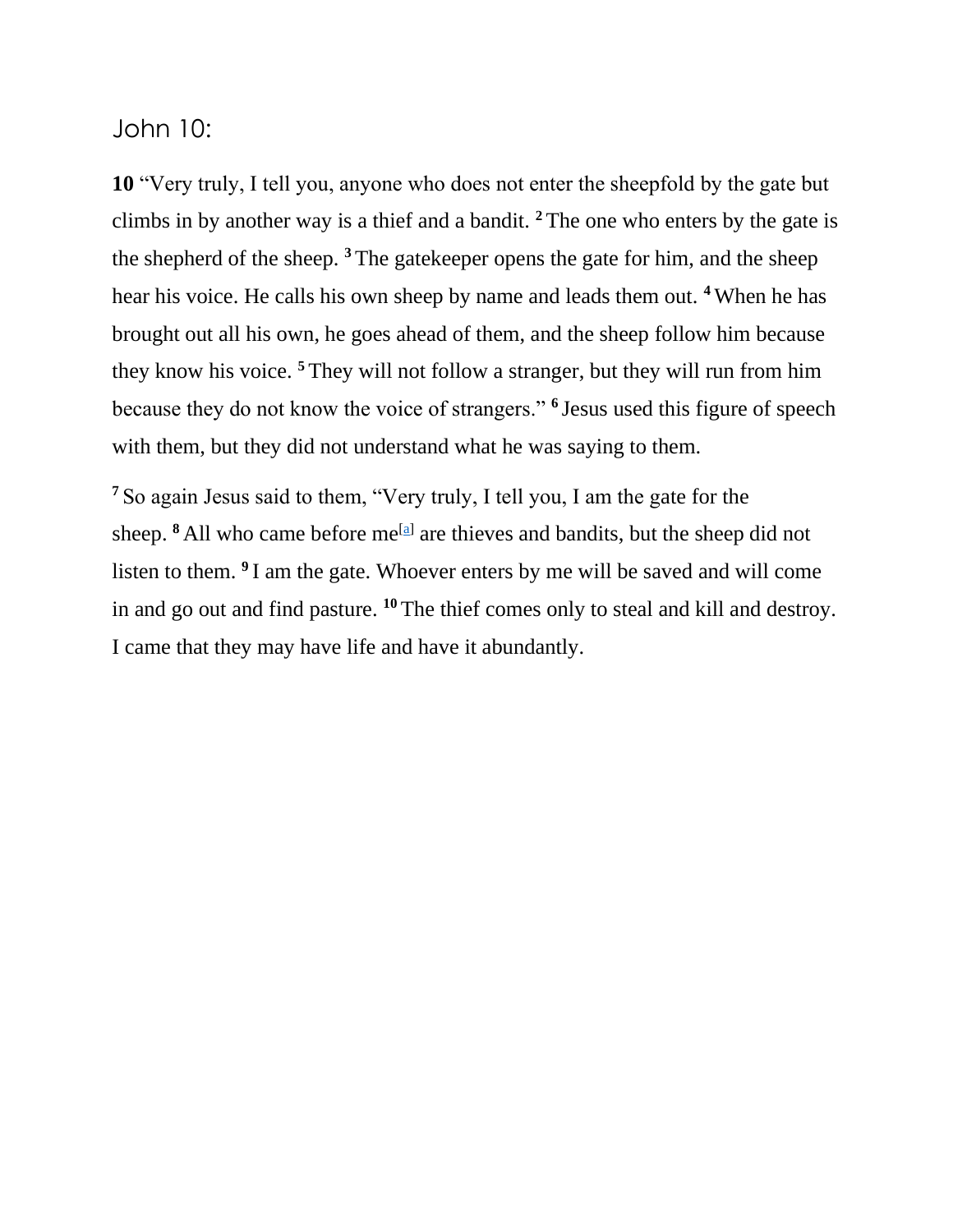Grace and peace to you during this summer season! During this time when we appreciate God's creation through so many favorite MN traditions, like baseball and fishing, gardening, and escaping to the peace and quiet of the lakes, it is good to be with you as we reflect on God's word and who we are as God's people in this synod.

An annual summer tradition for my mom and I over the last 13 years, has been to go to Women's Week at Luther Crest Bible Camp in Alexandria. During those years, we have been blessed with so many learning moments as well as deepening friendships with women of all ages from all over the state. We have been nourished by the amazing food, time in nature, and especially the contagious energy and enthusiasm of the counselors. Yet, for me, one of the best parts of our Women's Week tradition, is singing the camp songs that have come to be a core part of my faith experience. One of those songs came to mind right away as I thought about our readings for today and our synod's mission statement. The song is called "Fill my cup" and it goes like this:

"Fill my cup and let it overflow, whoa, fill my cup and let it overflow, fill my cup and let it overflow, let it overflow with love!"

We hear about this overflowing, abundant love, and life in our readings today. First, in our reading from Thessalonians, we hear Paul writing: **"**May the Lord make your love increase and overflow for each other and for everyone else, just as ours does for you." Then our reading from John's Gospel has Jesus promising: "I am the gate. Whoever enters by me will be saved and will come in and go out and find pasture. The thief comes only to steal and kill and destroy. I came that they may have life and have it abundantly."

As we reflect on these two Bible passages that we hear today, there are great similarities in this language of love that is overflowing and life that is abundant. In fact, if we were to look in a thesaurus to find synonyms for the word abundant, we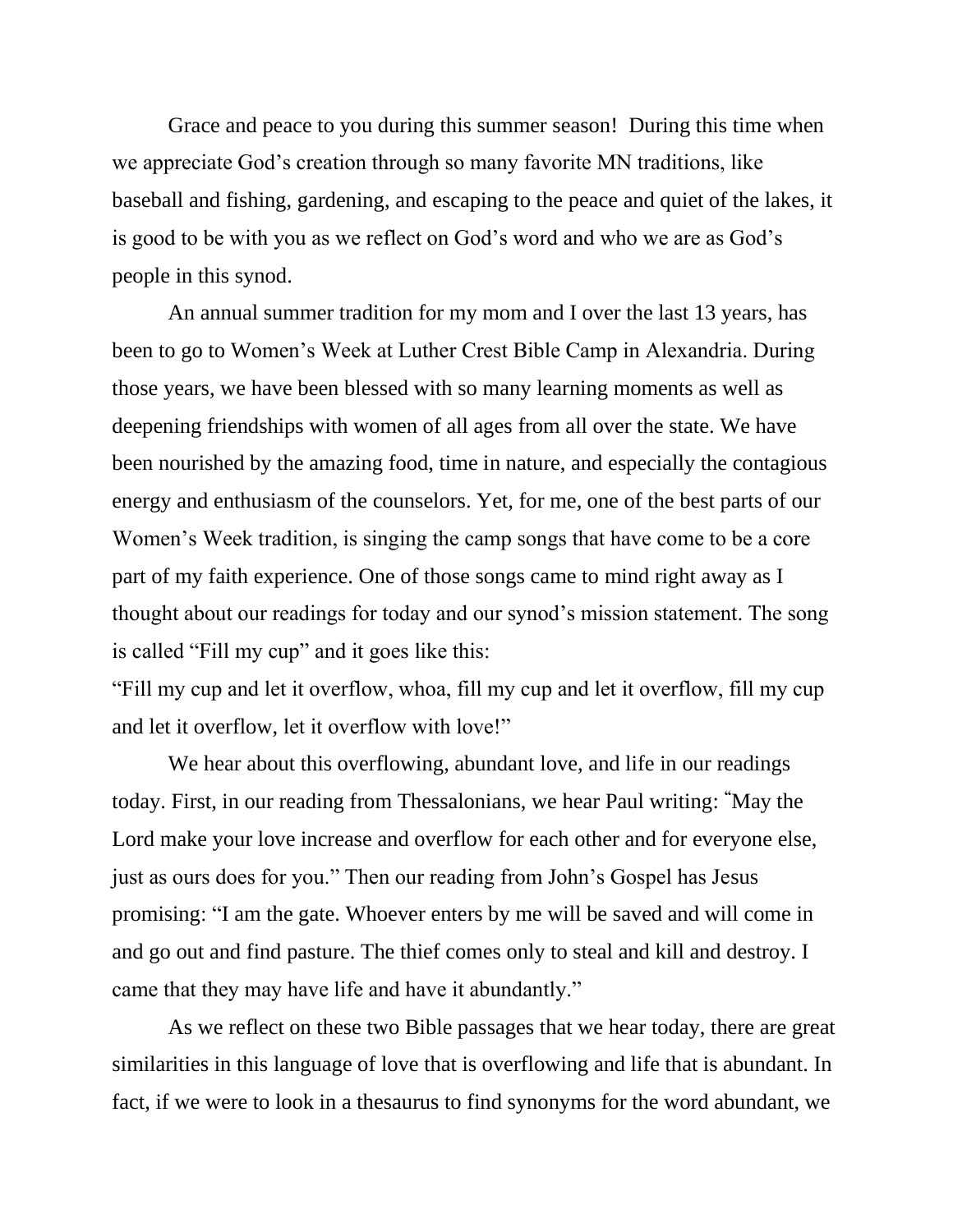would find words like: Copious, overflowing, gracious, bountiful, ample, and abounding. As we consider Jesus' promise of abundant life, hear his words again: I came that they may have life and have it abundantly. I came that they might have life and have it overflow. I came that they may have life and have it bountifully. I came that they may have life and have it aboundingly! What a promise that affects our lives as people of faith, as congregations, and as a synod!

Imagine for a moment that it's early in the morning and as you are getting ready for your day, you've filled your favorite mug with your favorite kind of coffee. Maybe it's a cup of strong black coffee, maybe it's loaded with sugar and flavored creamer. Either way, you are looking forward to starting your day with that cup of coffee. Now imagine that you are holding that cup of coffee when someone comes along and accidentally bumps into you or your dog jumps into your lap and sends your mug flying. Inevitably, you spill your coffee everywhere, on the floor, on your computer, on yourself.

Then, someone comes into the room to see coffee splatters everywhere and asks you: HOW did you spill your coffee? After a bit of grumbling and mumbling, you might say "Well, somebody bumped into me!" or you might say "It's the dog's fault!" But that is only part of the answer really. You spilled the coffee because there was coffee in your cup. If there had been tea in your cup, you would have spilled tea. If it had been orange juice, you would have spilled orange juice. Whatever is inside the cup is what will spill out, is what will overflow.

So we have to ask ourselves, given the abundant life that Jesus promises, what have I filled my cup with? As people of faith, as congregations, as a synod, if we are filled with the overflowing love that Paul speaks about, how does that love overflow from us to our world?

Over this summer sermon series, we as a synod have been exploring the meaning and impact of our synod mission statement and our synod's identity. Our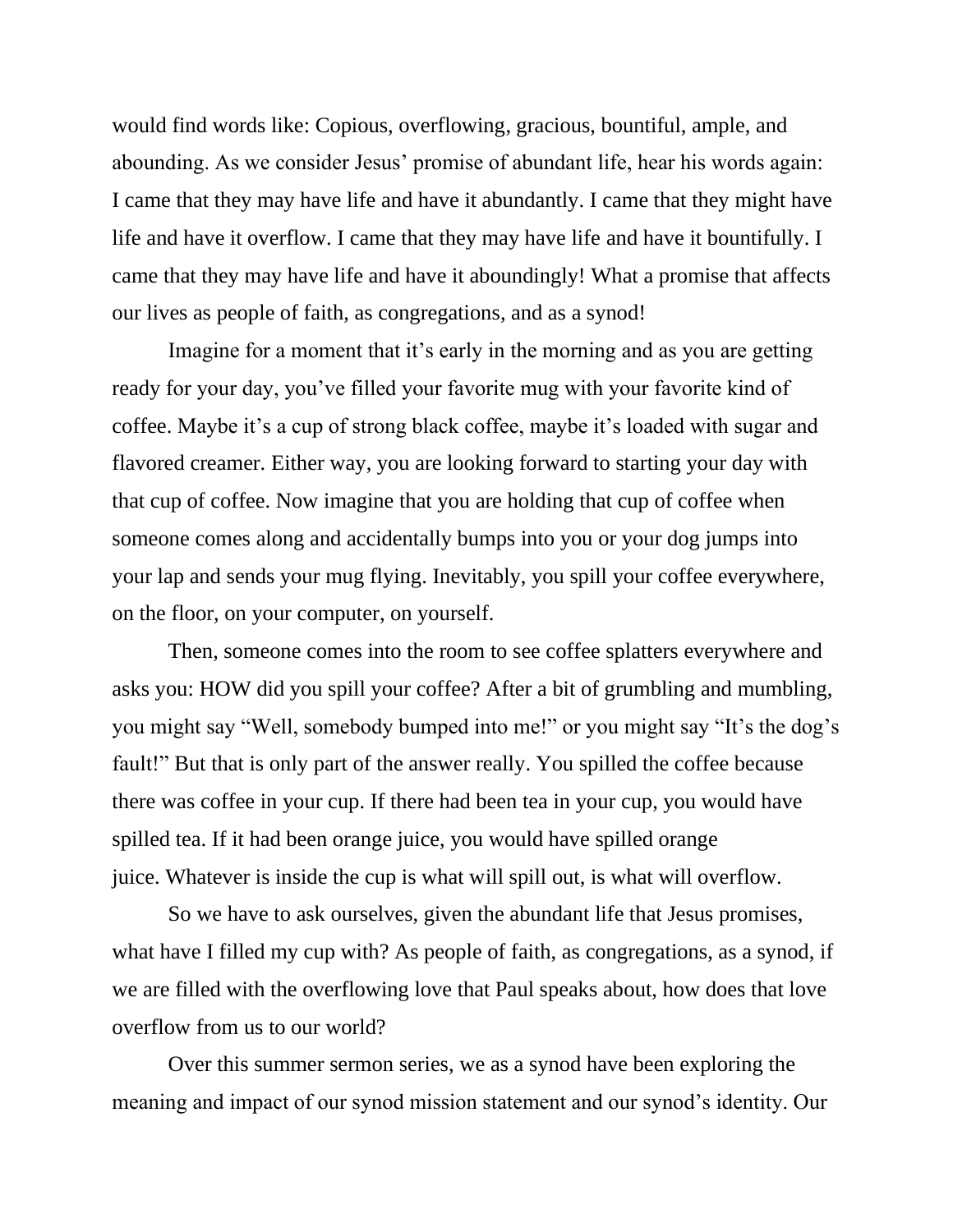readings today as they speak of overflowing love and abundant life, point us to the middle part of our synod's mission statement where we say: "Walking together in confidence, *we cultivate life-giving congregations, nurture partner ministries, and cooperate in the life of the ELCA."*

When we as people, when we as congregations, when we as a synod, are filled with the abundant life Jesus promises, it naturally overflows from us out into the world, into life-giving congregations, hospitality, generosity, and collaboration with other ministries. When we are filled with the overflowing love Paul speaks about, that love flows out from us into our families, our congregations, our communities, in compassion and service, grace and love.

But what does it mean to live as communities, as congregations, that are lifegiving, that overflow with abundant life, that share God's overflowing love with the world around us? Traveling throughout the synod, we hear so many stories of God's abundant life, God's overflowing love pouring into our world through the witness and service of faithful people and congregations. Here are just a few examples of those stories: This life-giving, abundant life in our congregations might look like a congregation in the Southwest corner of the synod that collected 165 used children's bikes, tuned them up with volunteer expertise and time, and on Pentecost, the congregation hosted a bike give-away for the community. At our synod's yearly WELCA convention in May, I also witnessed the way we live out this abundant life that overflows from us out to others as cars arrived loaded with quilts and school kits and baby care kits and more. From all around our synod, 650 Quilts, 732 School Kits,1225 Personal Care Kits, 371 Baby Care Kits, and 74 Fabric Kits were collected to serve our neighbors both near and far. Another way I have seen God's abundant life and overflowing love has been through a youth group in St. Peter caring for Ukrainian students who fled their country because of war. As the youth of the church wrote letters and gathered candy and hats and